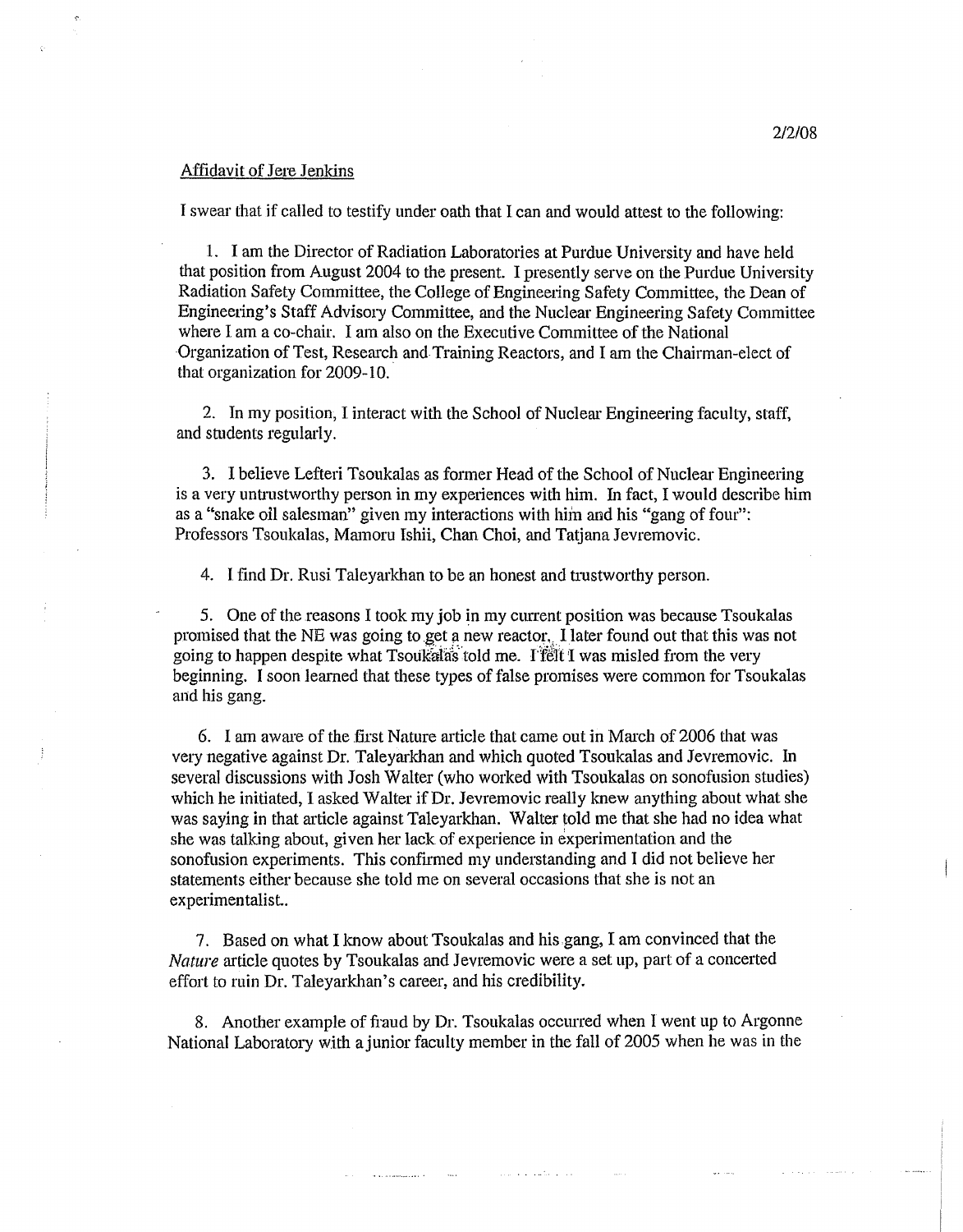middle of his tenure process. He was.up for an associate professor with tenure position. This faculty member came from Argonne and had worked at Argonne since 1989 until 2003 at which. time he came to Purdue. When we arrived there, his contacts at Argonne who were chosen to write letters of recommendation showed the faculty member letters from Tsoukalas requesting recommendations. This faculty member was upset to learn that the letters stated that he was up for a full professor, not associate professor with tenure. Also, the time deadline for submitting recommendations was dated before the date of the letter itself. I believe this was another concerted effort by Tsoukalas to suppress this faculty member's promotion to increase the chance of promotion of a different junior faculty member, at the expense of the faculty member from Argonne.

9. This behavior of malicious acts of oppression and vindictiveness against faculty was common by Tsoukalas and his gang.

10. Tsoukalas also abused students. If Tsoukalas was against faculty, he would not only try and hurt those faculty members, but also their students. I know that Professor Tom Downar was constantly harassed by Tsoukalas and his cohort, and one particular in on particular event that I know of Professor Choi verbally abused one of Downar's students in the hallway of NUCL, telling her she was going to flunk the Qualifying Exam (which she wasn't even supposed to take) whether or not she took it. Downar subsequently left the University for the University of California at Berkeley. After he left, Tsoukalas was still attacking Downar's credibility.

11. Tsoukalas lied to me and others all the time. In November of 2005, a student of Jevermovic's, Shaun Clarke, had decided to leave her research group and work for Downar. Clarke was supposed to be a Teaching Assistant (TA) for my NUCL 205 class in the Spring of 2006, and I had already discussed that with Tsoukalas. After Clarke had announced his resolution, Tsoukalas then would not let Clarke be the TA for the 205 class. When I asked Tsoukalas for an explanation, he stated that some questionable things had come up in Clarke's academic record, and he would not be allowed to be the TA. Since I was aware of the actual situation (as Clarke had previously told me his side do the story, I knew that Tsoukalas's statements were a lie and this was really Tsoukalas' vindictiveness.

12. Another occasion where I caught Tsoukalas in a lie was after he returned from the American Nuclear Society conference in November of 2005. I was already deeply involved in the conversion of the Purdue University nuclear reactor, PUR-I, from highly enriched uranium to low enriched uranium, an effort which I was leading with assistance from the Department of Energy (DOE), Idaho National Laboratory, and Argonne National Laboratory. Tsoukalas had been passing through the main office, and told me that the conversion project was going to be put on hold (something I knew was not true). He specifically stated that someone at the DOE had told him there was a problem with the fueL When I pressed him on that issue, and asked if he was confusing our fuel with the fuel type needed for the high-performance reactors, he became very irritated that I would question him, and was yelling at my from inside his office, telling me that he would talk to me about it later. During the subsequent meeting (the first opportunity that

and the present of the control of the control of the control of the control of

the contract of the communications of the contract of the contract of the contract of the contract of the contract of the contract of the contract of the contract of the contract of the contract of the contract of the cont

 $\sim 10^{11}$  , which is a mass of the state  $\sim$ 

and the company of the second

state of the annual state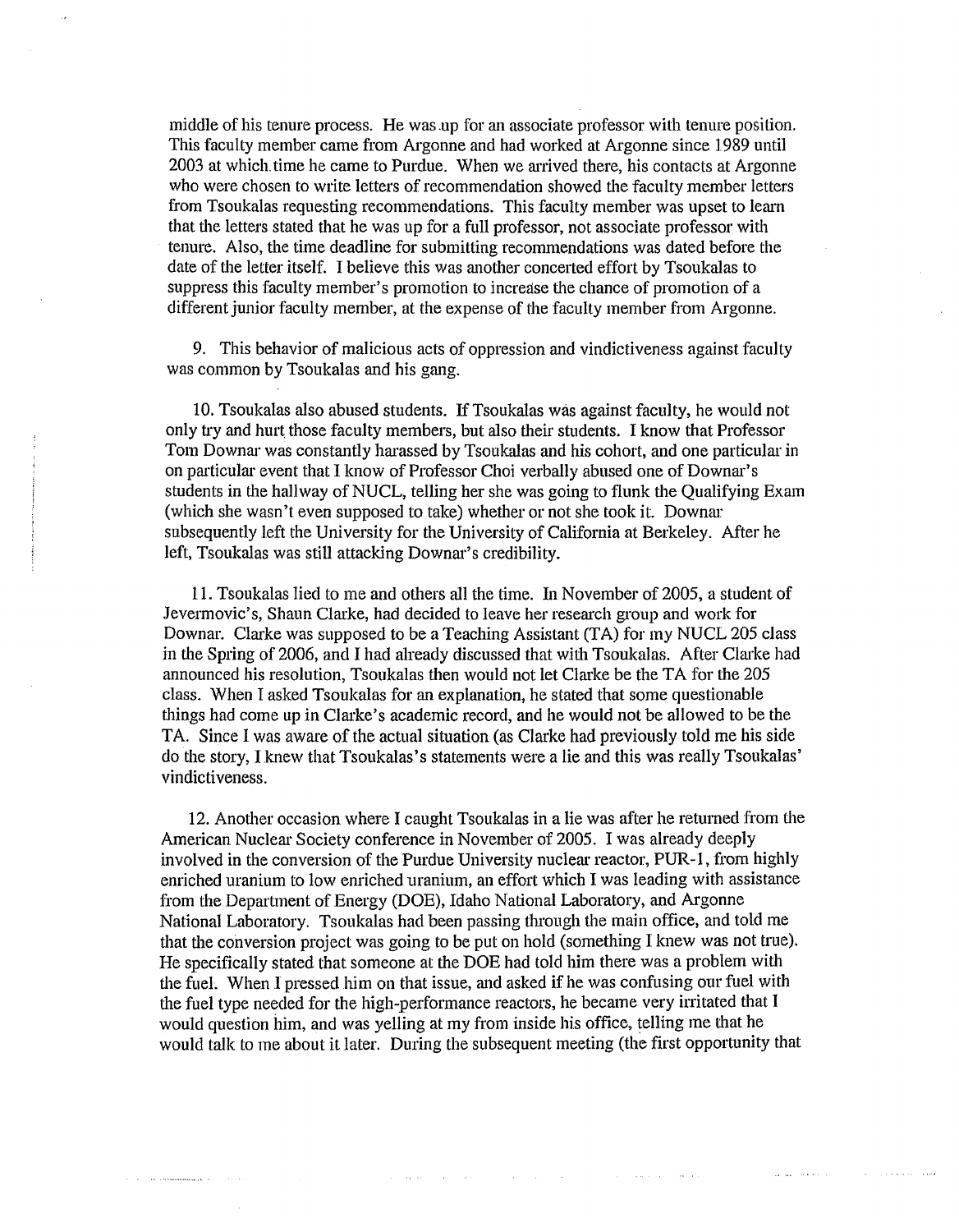was available to me, Ed Merritt and Ben Revis of the reactor staff were also present) the week before Christmas, I explained that this project was going to happen whether we wanted to or not, and I had verified that up through the chain at INL, and DOE, he became more congenial. He then gave Ben, Ed and myself each a \$100 bill, which he placed into Christmas cards in front of us, stating that he was normally more prepared for these gifts, and asked our forgiveness that he hadn't had time to prepare something better. I asked Ed, who has worked at Nuclear Engineering since the mid-70s if he had ever received a gift from the department head, and he said no.

13. I know of several more instances of student abuse and manipulation at the hands ofTsoukalas and his group. I know in 2007 that Tsoukalas and Jevremovic told Godfree Gert, a graduate student who came to work under Tsoukalas, that if he left Jevremovic's group to work for Downar, that he would lose his Visa and would have to go back to South Africa where he was from. Gert was outright threatened in this fashion by Tsoukalas and Jevremovic.

14. In early fall semester of 2005, graduate student Daniel Mundy had also decided to leave Jevremovic's research group, but was intending to leave the university altogether and attend graduate school at the Mayo Clinic in Rochester, MN. Tsoukalas met with Mundy to try to convince him to stay, and asked if Dan was concerned with taking the Qualifying Exam for his doctoral work. He stated that Dan shouldn't be concerned with that, as his advisor (Jevremovic) was on the graduate committee, and would be able to give him the questions before the exam. Dan told me of this right after his meeting with Tsoukalas, because he thought that was pretty far out of bounds and wanted to ask my opinion.

15. Tsoukalas many times talked of fraud with regard to Taleyarkhan's research. He told me that Taleyarkhan was going to be deported back to India because of his fraudulent research. Others in Tsoukalas' gang told me similar stories about Taleyarkhan and fraudulent research, and Choi even claimed that DARPA would come and attempt to seal up Taleyarkhan's lab because of fraud in Taleyarkhan's research. This statement to me by Choi was in the presence of Robert Bean from Idaho National Laboratory, and Ed Merritt from Nuclear Engineering at Purdue.

16. In January of 2006, I was present at the State of the School of Nuclear Engineering address given by Tsoukalas to about 180 students and graduate students of the School. At that time Tsoukalas said there was a severe problem of "Academic Dishonesty" among members of the department and with members publishing research that is not correct. Everyone knew he was talking about Taleyarkhan. This was a very significant statement to be made to the entire School, especially to the graduate students and students. I remember the slide that had "Academic Dishonesty" in red letters on the Power Point slide of challenges which the school had to overcome, which Tsoukalas had on the screen for that address.

17. I also learned from Josh Walter that Tsoukalas was in direct contact with Seth Putterman and Ken Suslick, two of Taleyarkhan's known competitors. I knew this

and the component of the state of the component of the component of the component of the component of the component of the component of the component of the component of the component of the component of the component of t